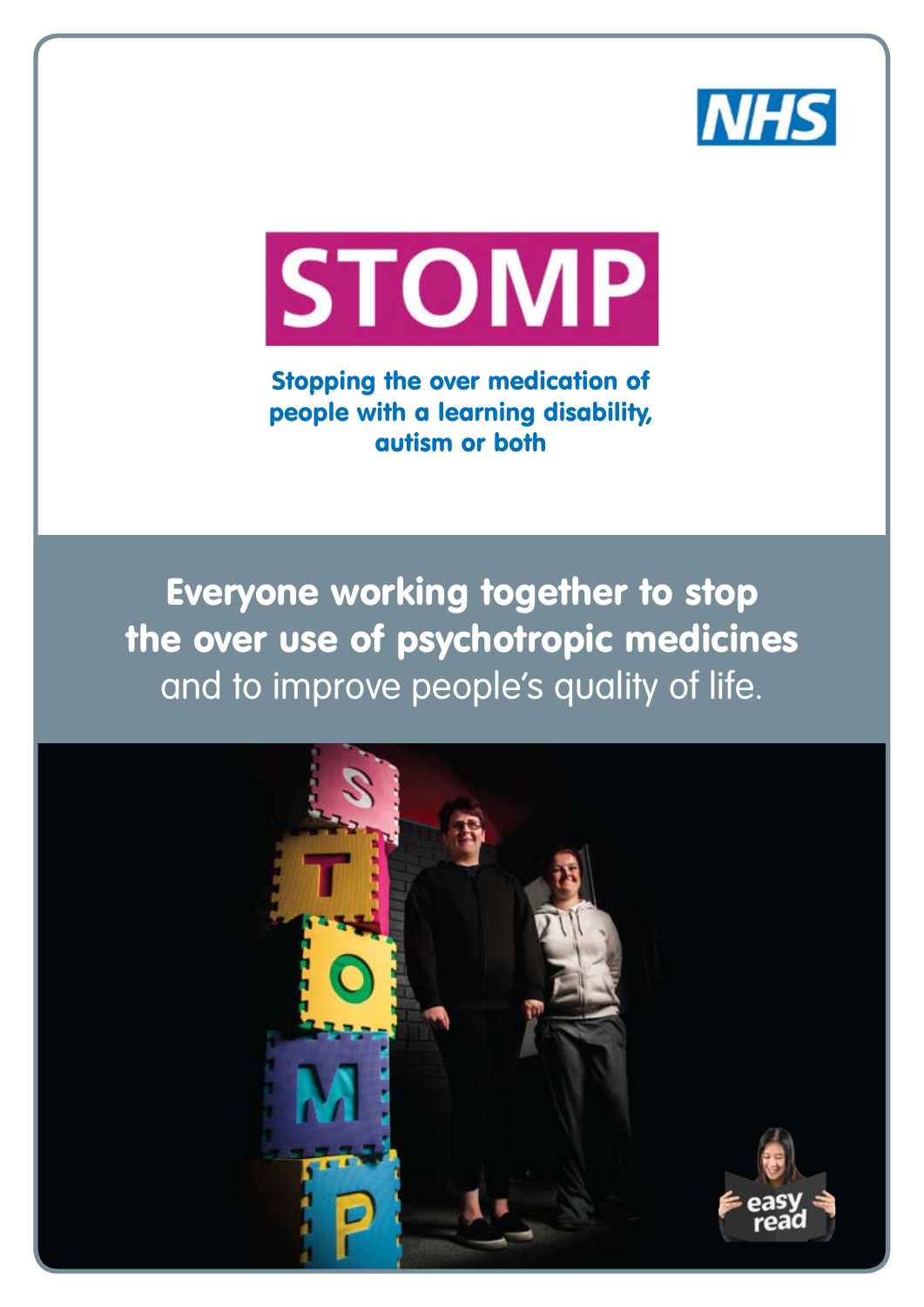### What is STOMP?







**STOMP** is a project in England to stop the over use of psychotropic medicines.

There is more information about these medicines on the next page.

These medicines are used to treat mental health conditions. Sometimes they are also given to people because their behaviour is seen as challenging.

People with a learning disability, autism or both are more likely to be given these medicines than other people.



These medicines are right for some people. They can help people stay safe and well. Sometimes there are other ways of helping people so they need less medicine, or none at all.



**STOMP** is about everyone working together to make sure people get the right medicine when they need it.

It is also about making sure that people get the other support they need. This might mean they are less likely to need this sort of medicine.

**STOMP** is about helping people to stay well and have a good quality of life.

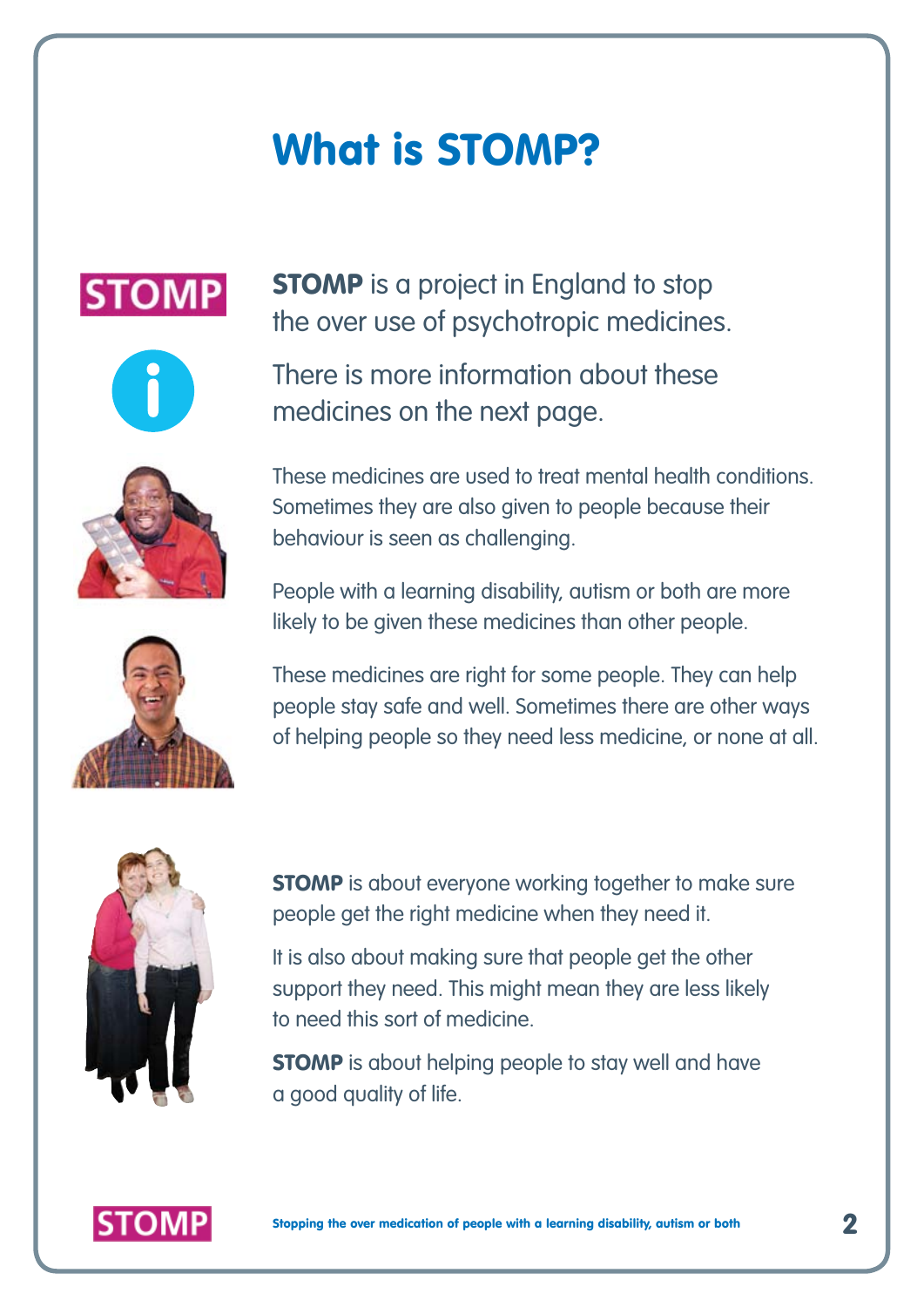### About psychotropic medicines



#### Psychotropic medicines are a group of medicines that change how the brain works.

They are used for mental health conditions like psychosis, anxiety and depression. They are also used to help people sleep. They also include medicines for epilepsy. Sometimes these medicines are used to change the way that people behave. Even when they do not have a mental health condition or epilepsy.



Public Health England says that every day about 30,000 to 35,000 adults with a learning disability are taking psychotropic medicines, when they do not have the health conditions the medicines are for. Children and young people are also prescribed them.



Psychotropic medicines can cause problems when people take them for too long. Or take too high a dose. Or take them for the wrong reason. This can cause side effects like

- putting on weight
- feeling tired or 'drugged up'
- serious problems with physical health.

There are often other ways of helping people so they need less medicine.

- Do not change your dose of these medicines or stop taking them without talking to your doctor.
- Your doctor and the people who support you will help you.



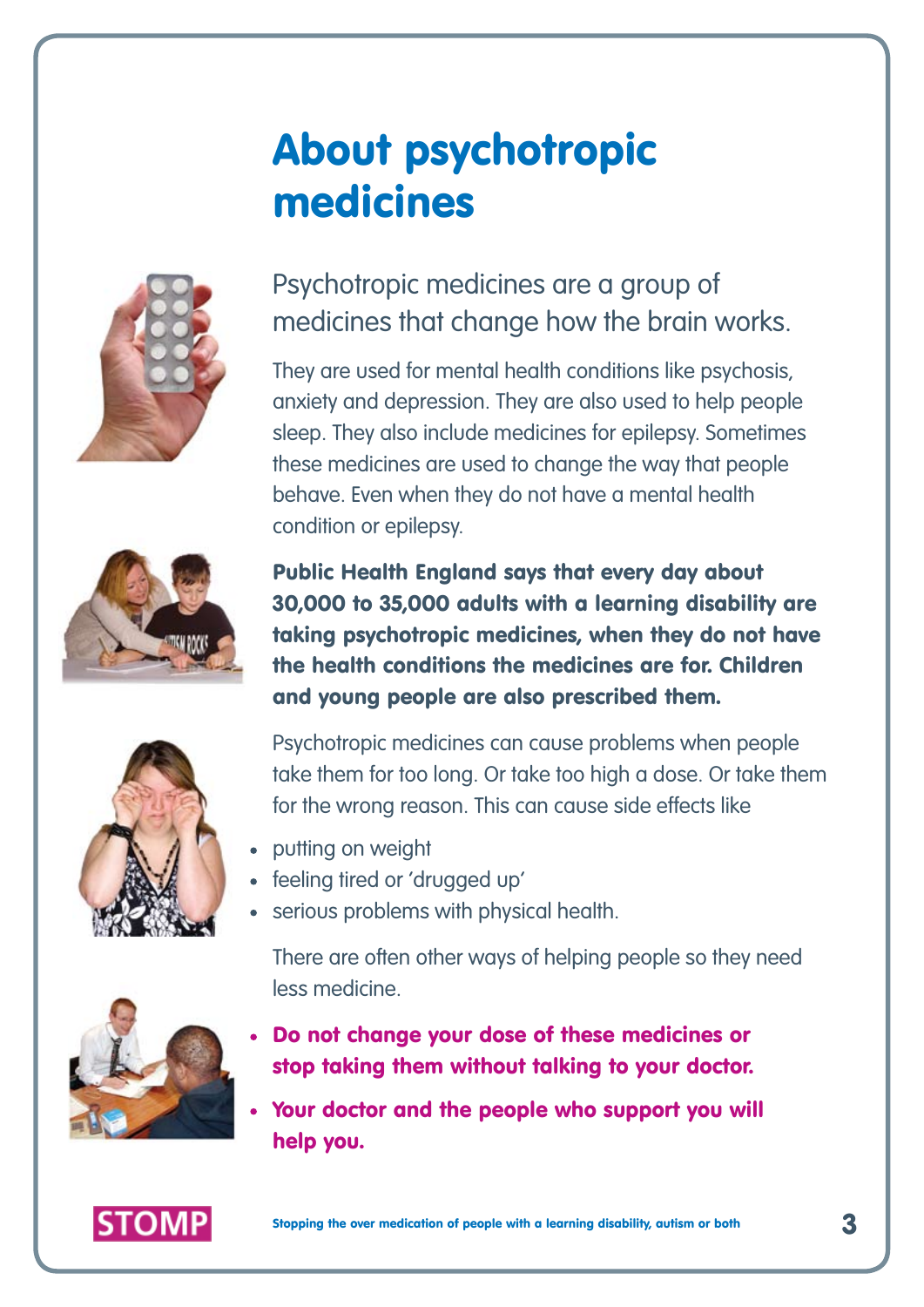# Getting it right for me



work with me and the people who support me, my family, the doctor and others to get my treatment right



- make sure I have regular medicine reviews
- help me look after my physical health



- make sure I take psychotropic medicine for the right reasons, in the right amount and for the shortest time possible
- find other ways to help me stay well and safe



give me information I can understand so I know what things mean and can ask questions



- involve me in decisions about my care and treatment
- give my family and carers the information and support  $\bullet$ they need to help me.

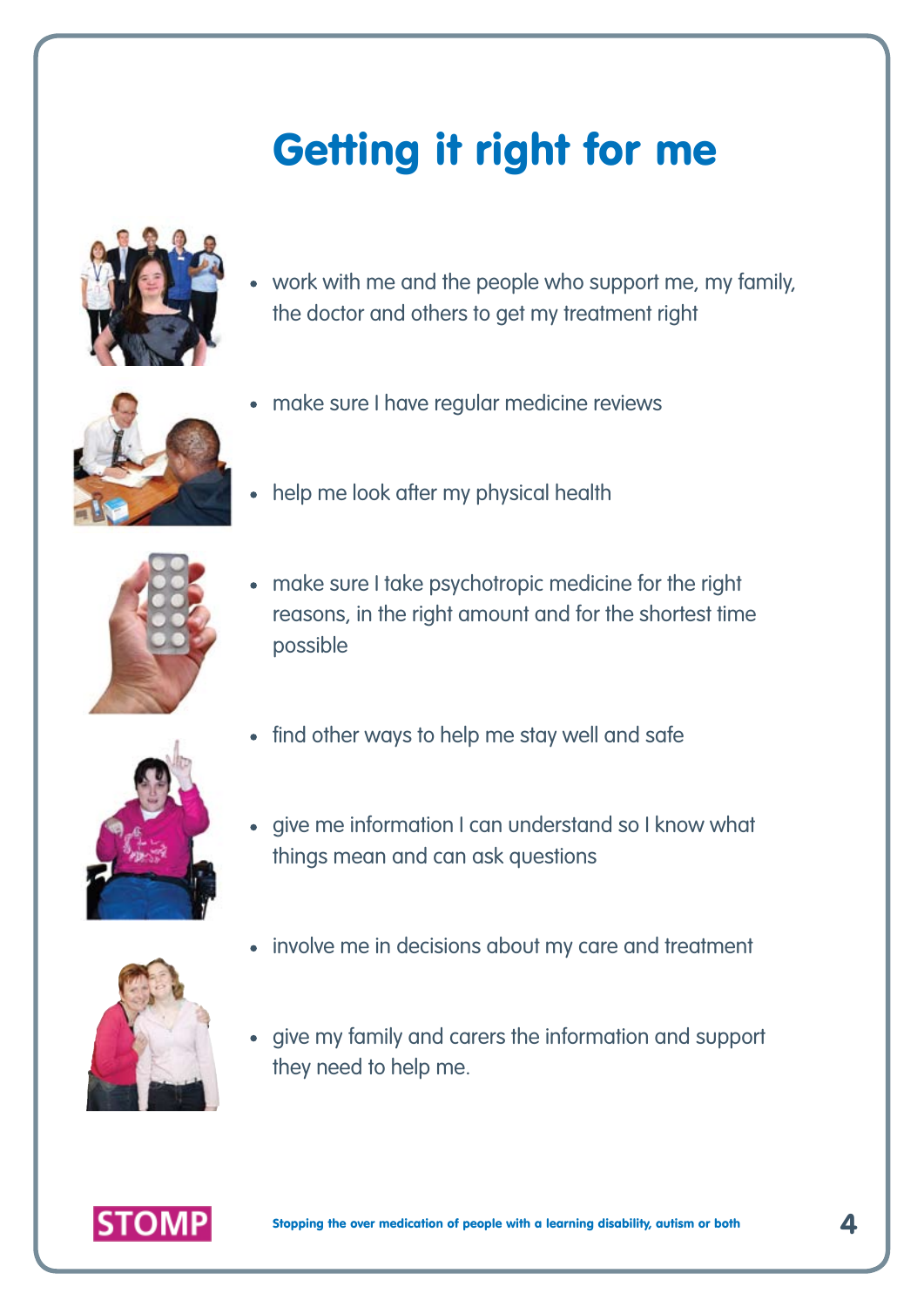## Ways of supporting people



- making person-centred plans with the person, family carers, staff and others
- understanding when and why someone is having difficulties and what will help them feel better



- helping people and those who support them to understand and manage their medicines
- making information easy to understand



- giving support with communication if needed, such as involving everyone in making a communication plan
- helping people stay in good health overall, such as keeping fit and going for health check ups



using positive behaviour support to help people change how they behave and how they are supported



- using 'talking' therapy, speech therapy, occupational therapy, and art therapy
- making sure family carers and staff also have the support they need.

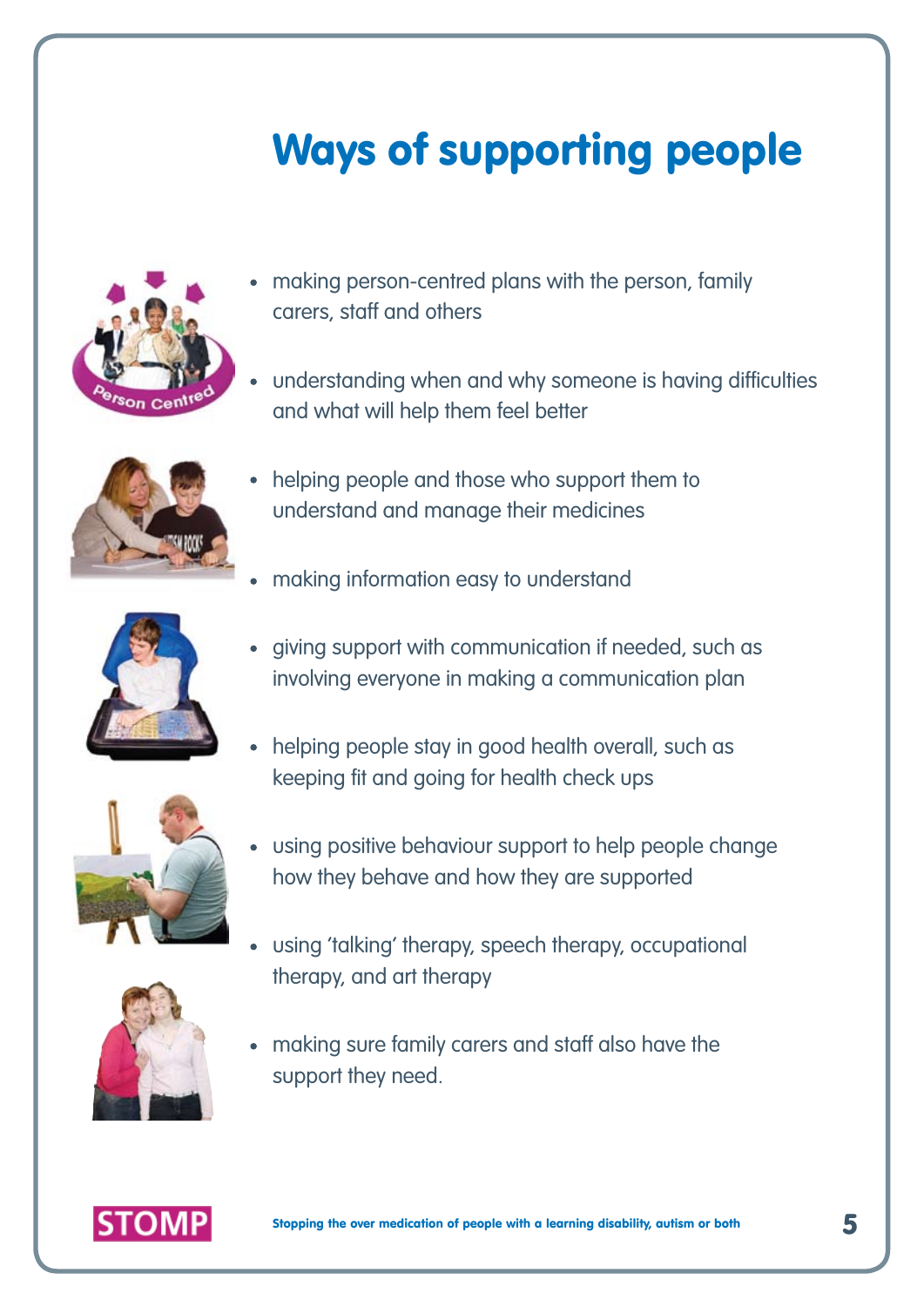#### A story about Jo



This story is about a real person, but the person's name has been changed. The person in the photo acted the part of Jo in a play by MiXit.



When Jo moved to a new house it made her very stressed. People found it hard to support her.

Eventually she went into hospital because of this. Jo was taking five different psychotropic medicines even though she did not have a mental health condition. This made her put a lot of weight on and she started having health problems.



When Jo came out of hospital, she and her family worked with their GP, a local psychiatrist and a psychologist.

The GP put together a health care plan. Together they all worked at reducing Jo's medicines. Her care team and family learned about positive behaviour support. And learned other ways of supporting her. With time and support from everyone, Jo started to feel better.



Jo does not need the medicines now. She has a healthy, happy and safe life in the community.

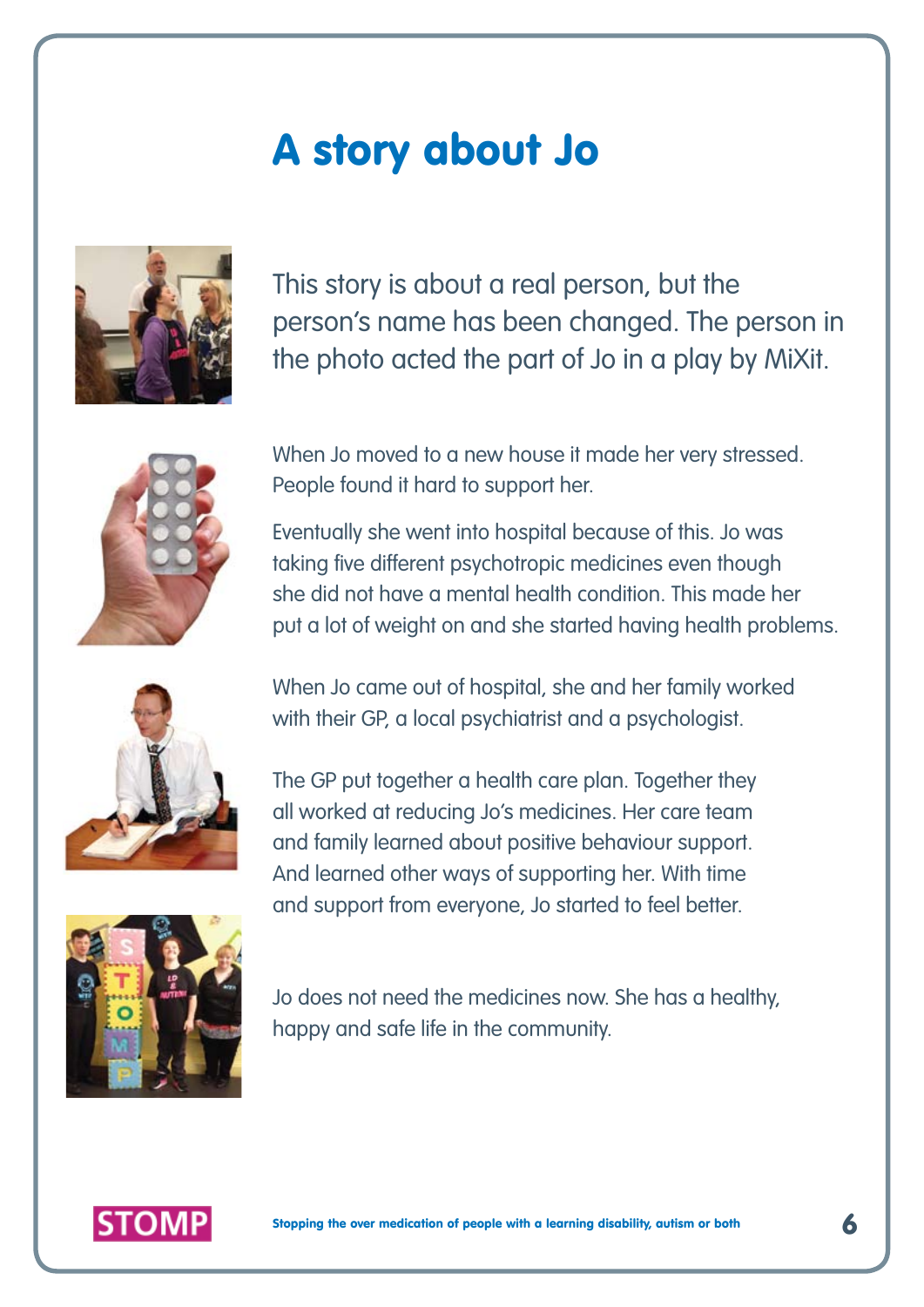### Changing how things are done



**STOMP** is about changing the ways things are done for years to come. Lots of organsations are working to make this happen. These organisations work with people who provide a wide range of health and social care services.

### STOMP Partners



- NHS England
- Royal College of Nursing
- Royal College of Psychiatrists
- Royal College of GPs
- Royal Pharmaceutical Society
- British Psychological Society
- Voluntary Organisations Disability Group (VODG) whose social care pledge has been signed by well over 100 provider organisations supporting over 40,000 people
- British Association of Social Workers
- Royal College of Speech and Language Therapists RCSLT
- The Learning Disability Professional Senate includes NHS England, Care Quality Commission, Clinical Commissioning Groups, Challenging Behaviour Foundation, Department of Health, Health Education England
- British Association of Music Therapy
- Royal College of Occupational Therapists
- **British Dietetics Association**
- British Association of Art Therapy
- British Association of Dance Therapy
- British Association of Drama Therapy
- British Association of Art Therapy
- More partners are being added



Stopping the over medication of people with a learning disability, autism or both